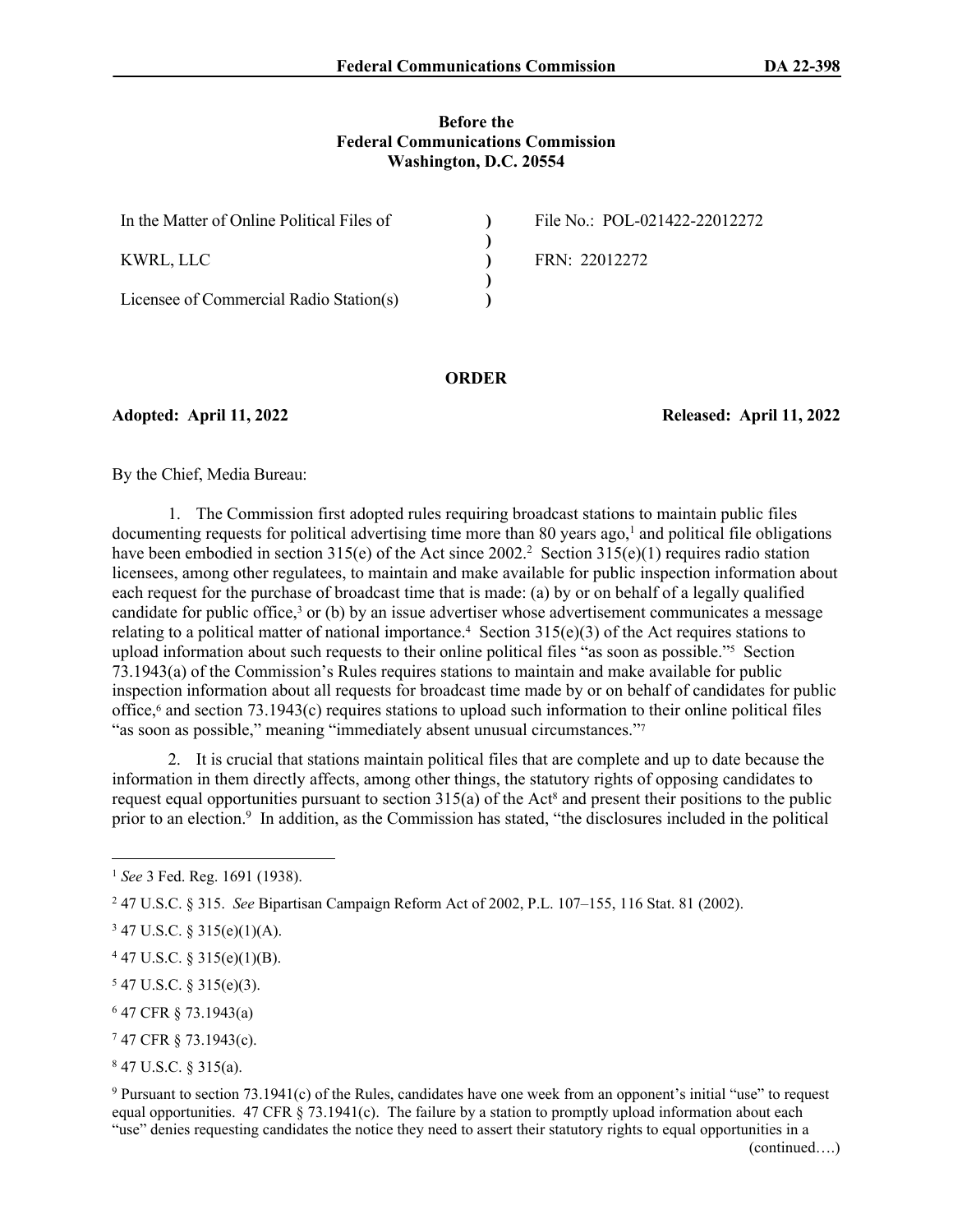file further the First Amendment's goal of an informed electorate that is able to evaluate the validity of messages and hold accountable the interests that disseminate political advocacy."<sup>10</sup>

3. KWRL, LLC is the licensee of one or more commercial radio stations for which it has filed license renewal applications. The Audio Division of the FCC's Media Bureau suspended processing of those applications because of KWRL, LLC's failure to affirmatively certify compliance with its public file obligations in Section 73.3526 of the Commission's rules.<sup>11</sup> The Audio Division staff determined that the public file deficiencies were attributable to a failure by KWRL, LLC to comply with political file requirements.

4. The Media Bureau and KWRL, LLC have elected to resolve the matter of KWRL, LLC's public file derelictions through the attached Consent Decree. Pursuant to the Consent Decree, KWRL, LLC agrees, among other things, to implement a comprehensive compliance plan to ensure future compliance with its political file obligations and to submit periodic compliance reports to the Media Bureau.

5. After reviewing the terms of the Consent Decree and evaluating the facts before us, we find that the public interest would be served by adopting the Consent Decree.

6. Accordingly, **IT IS ORDERED** that, pursuant to the authority delegated by section 0.61(e) and 0.283 of the Commission's rules,12 the attached Consent Decree **IS ADOPTED** and its terms incorporated by reference.

7. **IT IS FURTHER ORDERED** that pursuant to 47 CFR § 73.3526(e)(10), a copy of the attached Consent Decree **SHALL BE RETAINED** in the online public inspection file of each station listed in Appendix A of the Consent Decree until grant of its next license renewal application.

8. **IT IS FURTHER ORDERED** that the above-captioned matter **IS TERMINATED**.

9. **IT IS FURTHER ORDERED** that a copy of this Order and Consent Decree shall be served via electronic mail to KWRL, LLC at [randy@elkhorn.mediagroup.com](mailto:randy@elkhorn.mediagroup.com).

#### FEDERAL COMMUNICATIONS COMMISSION

Holly Saurer Chief, Media Bureau

.

12 47 CFR §§ 0.61(e), 0.283.

timely manner. *See Standardized and Enhanced Disclosure Requirements for Television Broadcast Licensee Public Interest Obligations*, Second Report and Order, 27 FCC Rcd 4535, 4562 para. 55 (2012).

<sup>10</sup> *Id.* at 4543-44, para. 16.

<sup>&</sup>lt;sup>11</sup> See Section III, Question 3, of each application.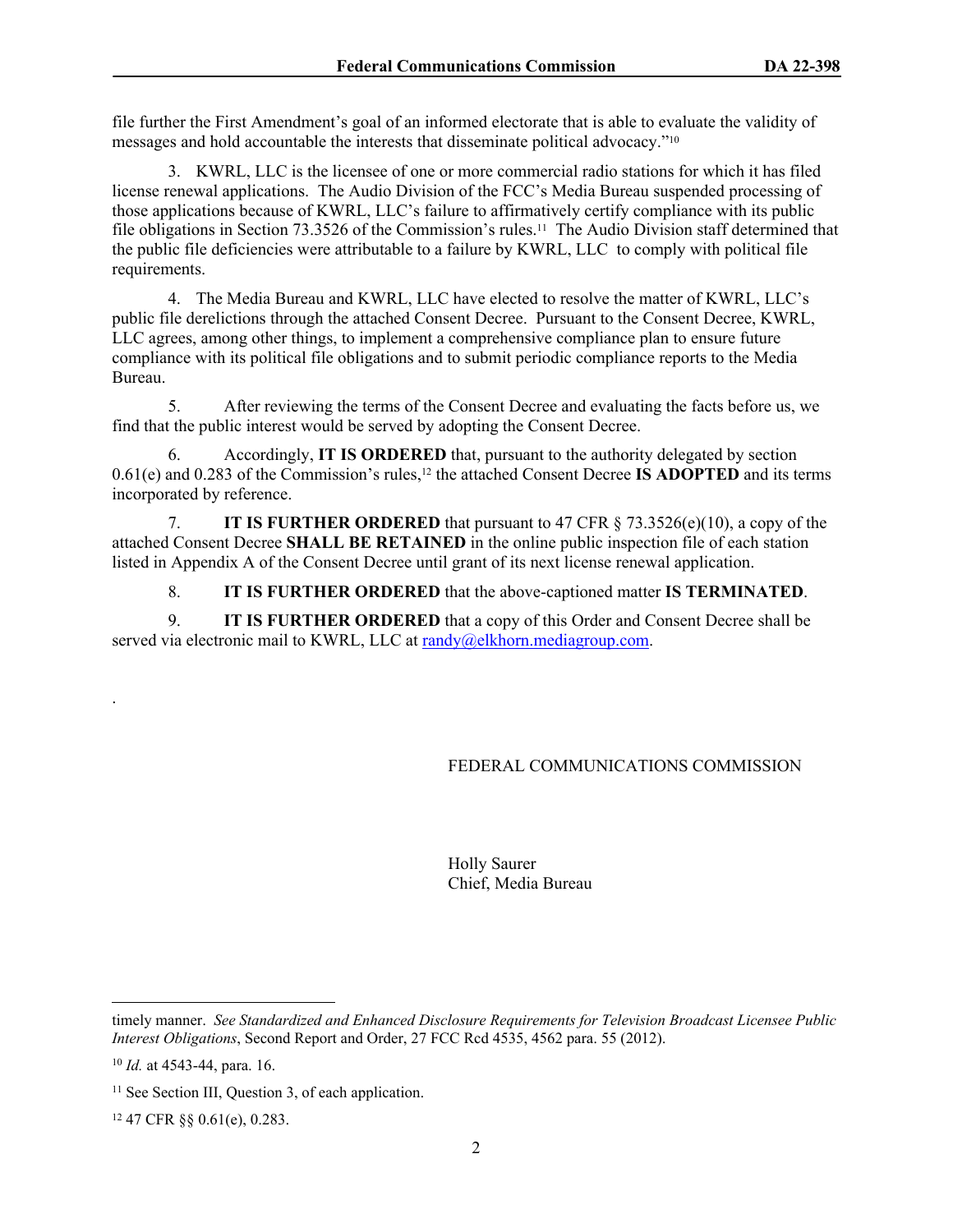## **Before the Federal Communications Commission Washington, D.C. 20554**

| In the Matter of Online Political Files of | File No.: POL-021422-22012272 |
|--------------------------------------------|-------------------------------|
|                                            |                               |
| KWRL. LLC                                  | FRN: 22012272                 |
|                                            |                               |
| Licensee of Commercial Radio Station(s)    |                               |

# **CONSENT DECREE**

1. The Media Bureau of the Federal Communications Commission and KWRL, LLC (hereafter "Company," as defined below), by their authorized representatives, hereby enter into this Consent Decree for the purpose of terminating the Media Bureau's investigation into the Company's compliance with section  $315(e)(3)$  of the Communications Act of 1934, as amended,<sup>13</sup> and section  $73.1943(c)$  of the Commission's rules,<sup>14</sup> relating to the maintenance of online political files. To resolve this matter, the Company agrees to implement a comprehensive Compliance Plan to ensure its future compliance with section  $315(e)(3)$  and section  $73.1943(c)$ .

# **I. DEFINITIONS**

- 2. For the purposes of this Consent Decree, the following definitions shall apply:
	- (a) "Act" means the Communications Act of 1934, as amended, 47 U.S.C. § 151 *et seq*.
	- (b) "Adopting Order" means an Order of the Bureau adopting the terms of this Consent Decree without change, addition, deletion, or modification.
	- (c) "Bureau" means the Media Bureau of the Commission.
	- (d) "Commission" or "FCC" means the Federal Communications Commission and all of its bureaus and offices.
	- (e) "Company" means KWRL, LLC and its affiliates, subsidiaries, predecessors-ininterest, and successors-in-interest.
	- (f) "Covered Employees" means all employees and agents of the Company who are responsible for performing, supervising, overseeing, or managing activities related to the maintenance of online political files, as required by the Political Record-Keeping Statute and Rule.
	- (g) "Effective Date" means the date by which both the Bureau and the Company have signed the Consent Decree.
	- (h) "Investigation" means the Bureau's decision to hold and not process the Company's license renewal applications identified in Appendix A due to the Company's inability to certify compliance with its public file obligations.
	- (i) "Parties" means the Company and the Bureau, each of which is a "Party."

<sup>13</sup> 47 U.S.C. § 315(e)(3).

<sup>14</sup> 47 CFR § 73.1943(c).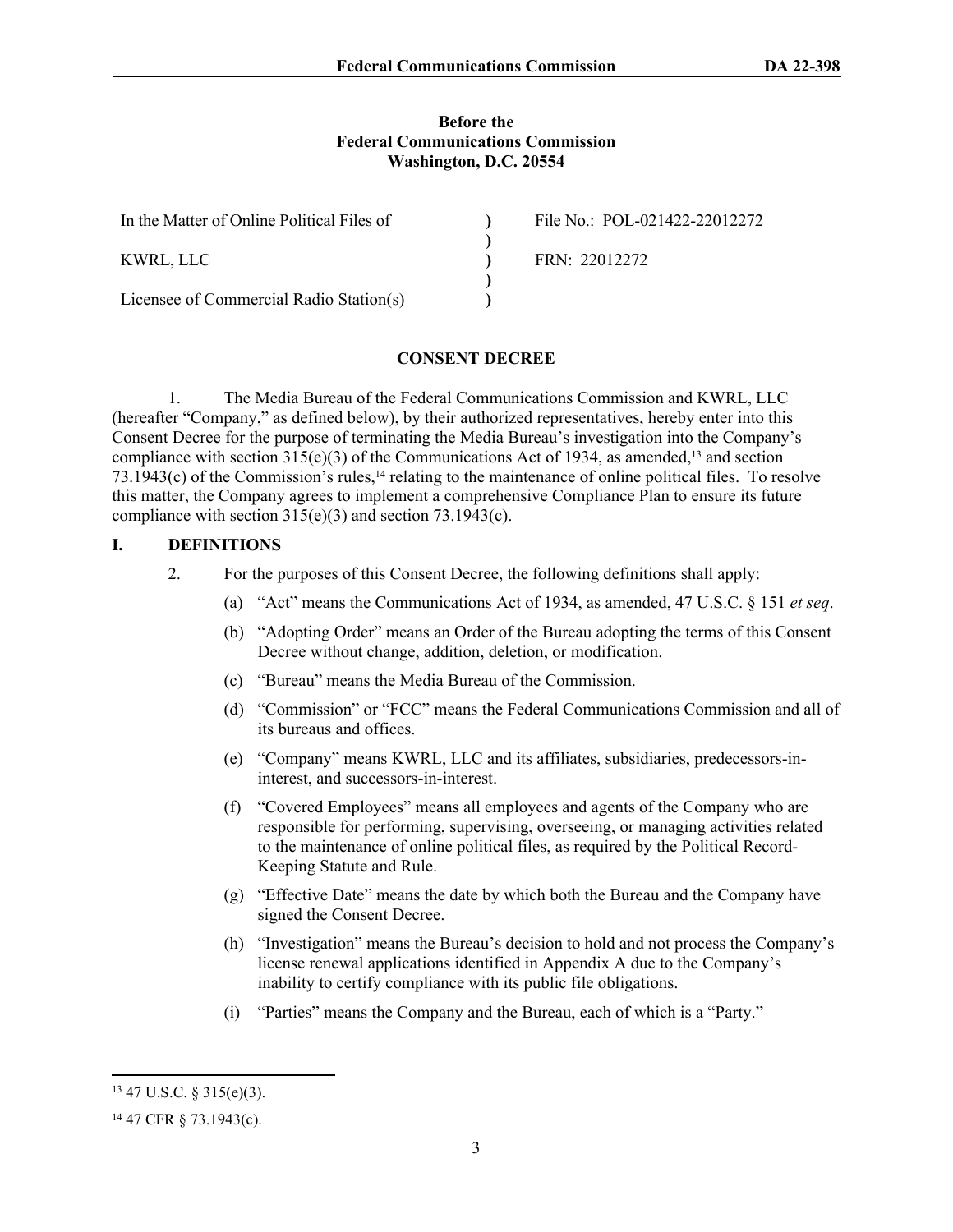- (j) "Political Record-Keeping Statute and Rule" means  $47 \text{ U.S.C. }$  §  $315(e)(3)$  and  $47$ CFR § 73.1943(c).
- (k) "Rules" means the Commission's regulations found in Title 47 of the Code of Federal Regulations.

# **II. BACKGROUND**

3. Section 315(e)(1) requires radio station licensees to maintain and make available for public inspection information about each request for the purchase of broadcast time that is made: (a) by or on behalf of a legally qualified candidate for public office,<sup>15</sup> or (b) by an issue advertiser whose advertisement communicates a message relating to a political matter of national importance.16 Section 315(e)(3) requires stations to place information about such requests into their political files "as soon as possible."17 Section 73.1943(a) of the Commission's Rules requires stations to maintain and make available for public inspection information about all requests for broadcast time made by or on behalf of candidates for public office,18 and section 73.1943(c) requires stations to upload such information to their online political files "as soon as possible," meaning "immediately absent unusual circumstances."19 A full- power station's political file is a subset of its public inspection file.<sup>20</sup>

4. It is crucial that stations maintain political files that are complete and up to date because the information in them directly affects, among other things, the statutory rights of opposing candidates to request equal opportunities pursuant to section  $315(a)$  of the Act<sup>21</sup> and present their positions to the public prior to an election.<sup>22</sup> In addition, as the Commission has stated, "the disclosures included in the political file further the First Amendment's goal of an informed electorate that is able to evaluate the validity of messages and hold accountable the interests that disseminate political advocacy."<sup>23</sup>

5. The Company owns and operates one or more commercial radio stations licensed by the Commission. The Company recently filed one or more applications for renewal of radio station licenses in which it was unable to certify compliance with the public file requirements during the relevant license term. Further, we have determined that the Company failed to certify compliance in those applications because it did not comply with the Political Record Keeping Statute and Rule. Those applications are identified in **Appendix A**. Based on the Company's inability to provide the required certification, the Bureau commenced the Investigation and suspended processing those license renewal applications.

<sup>18</sup> 47 CFR § 73.1943(a)

<sup>19</sup> 47 CFR § 73.1943(c).

<sup>20</sup> *See* 47 CFR § 73.3526(e)(6).

<sup>21</sup> 47 U.S.C. § 315(a).

<sup>23</sup> *Id.* at 4543-44, para. 16.

 $15$  47 U.S.C. § 315(e)(1)(A).

 $16$  47 U.S.C. § 315(e)(1)(B).

<sup>17</sup> 47 U.S.C. § 315(e)(3). Pursuant to *Expansion of Online Public File Obligations to Cable and Satellite TV Operator and Broadcast and Satellite Radio* Licensee, 31 FCC Rcd. 526 (2016), radio stations are required to upload records about requests for the purchase of political broadcast time to their online political files for public inspection.

<sup>&</sup>lt;sup>22</sup> Pursuant to section  $73.1941(c)$  of the Rules, candidates have one week from an opponent's initial "use" to request equal opportunities. 47 CFR  $\S$  73.1941(c). The failure by a station to promptly upload information about each "use" denies requesting candidates the notice they need to assert their statutory rights to equal opportunities in a timely manner. *See Standardized and Enhanced Disclosure Requirements for Television Broadcast Licensee Public Interest Obligations*, Second Report and Order, 27 FCC Rcd 4535, 4562 para. 55 (2012).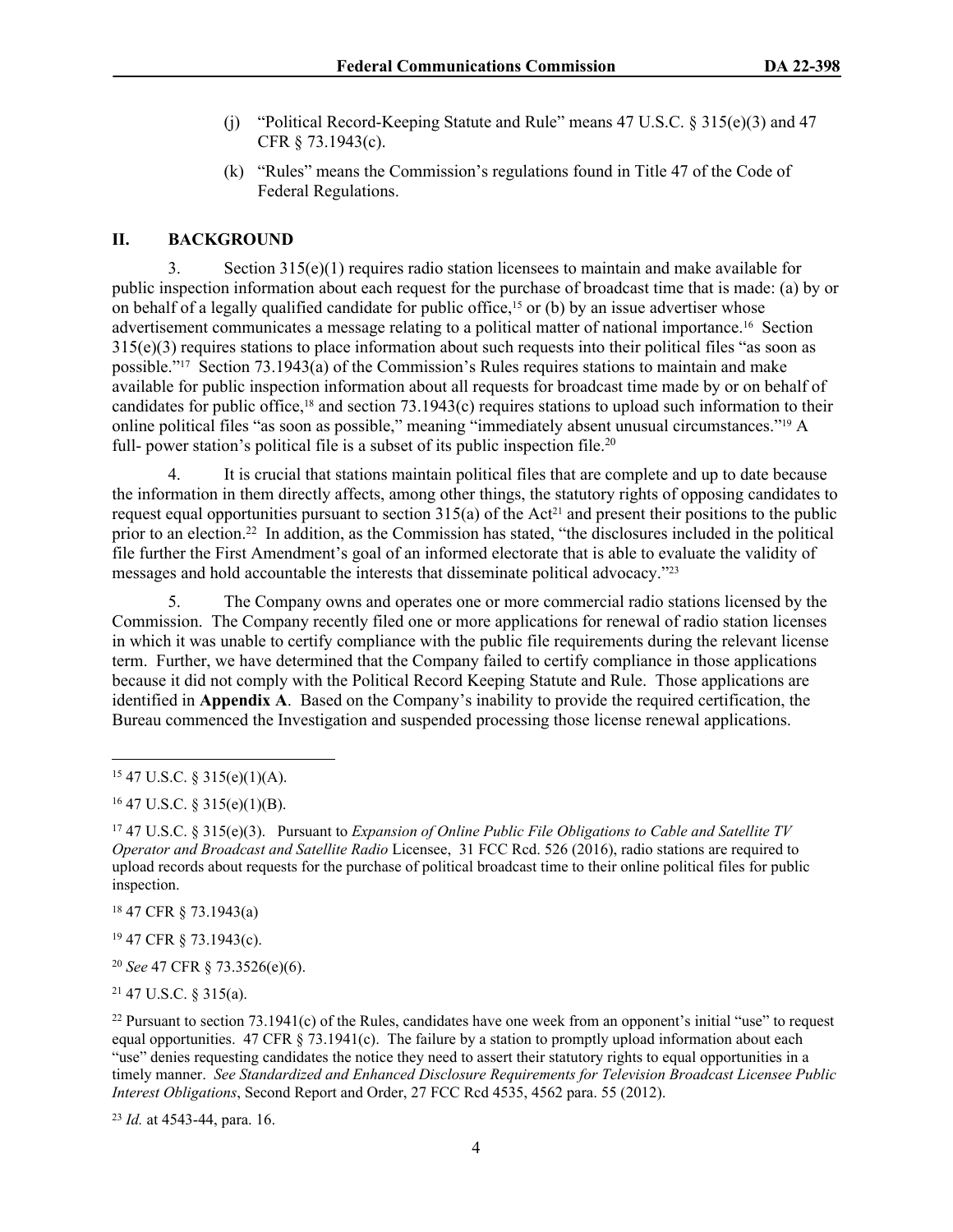6. The Bureau acknowledges that the COVID-19 pandemic caused a dramatic reduction in advertising revenues which, in turn, placed the radio broadcast industry, including the Company, under significant, ongoing financial stress. The Bureau believes that the Company's disclosures in its license renewal applications combined with the exceptional circumstances brought about by the pandemic present a unique situation which, on balance, warrant resolution of the Bureau's investigation under the terms and conditions described below.

# **III. TERMS OF AGREEMENT**

7. **Adopting Order**.The provisions of this Consent Decree shall be incorporated by the Bureau in an Adopting Order.

8. **Jurisdiction**. The Company agrees that the Bureau has jurisdiction over it and the matters contained in this Consent Decree and has the authority to enter into and adopt this Consent Decree.

9. **Effective Date**. The Parties agree that this Consent Decree shall become effective on the Effective Date. As of the Effective Date, the Parties agree that this Consent Decree shall have the same force and effect as any other order of the Commission.

10. **Termination of Investigation**.In express reliance on the covenants and representations in this Consent Decree and to avoid further expenditure of public resources, the Bureau agrees to terminate the Investigation. In addition, the Bureau agrees to process the Company's pending radio license renewal applications identified in Appendix A in the ordinary course. Furthermore, the Bureau agrees not to suspend the processing of such future radio license renewal applications that the Company files in the current renewal cycle (through August 2022) because of the Company's inability to certify compliance with its public file obligations in those applications. In consideration for such, the Company agrees to the terms, conditions, and procedures contained herein.

11. The Bureau agrees that, in the absence of new material evidence, the Bureau will not use the facts developed in this Investigation through the Effective Date, or the existence of this Consent Decree, to institute, on its own motion or in response to any petition to deny or other third-party objection, any new proceeding, formal or informal, or take any action on its own motion against the Company concerning the matters that were the subject of the Investigation. The Bureau also agrees that, in the absence of new material evidence, it will not use the facts developed in the Investigation through the Effective Date, or the existence of this Consent Decree, to institute on its own motion any proceeding, formal or informal, or to set for hearing the question of the Company's basic qualifications to be a Commission licensee or to hold Commission licenses or authorizations.<sup>24</sup>

12. **Admission of Liability**. The Company admits for the purpose of this Consent Decree that it failed to timely place records of all requests for the purchase of political broadcast time in its political file in a timely manner, in repeated violation of section 315(e)(3) of the Act, and section 73.1943(c) of the Rules.

13. Pursuant to section  $503(b)(2)(E)$  of the Act, in exercising its forfeiture authority, the Commission may consider, among other things, "any history of prior offenses" by the licensee.25 The Company acknowledges that the Commission or its delegated authority may consider the Company's admission of liability in this Consent Decree in proposing any future forfeiture against Company in the event the Company is determined to have apparently committed a violation of the Act, the Rules, or of

<sup>24</sup> *See* 47 CFR § 1.93(b).

<sup>25</sup> *See* 47 U.S.C. § 503(b)(2)(E).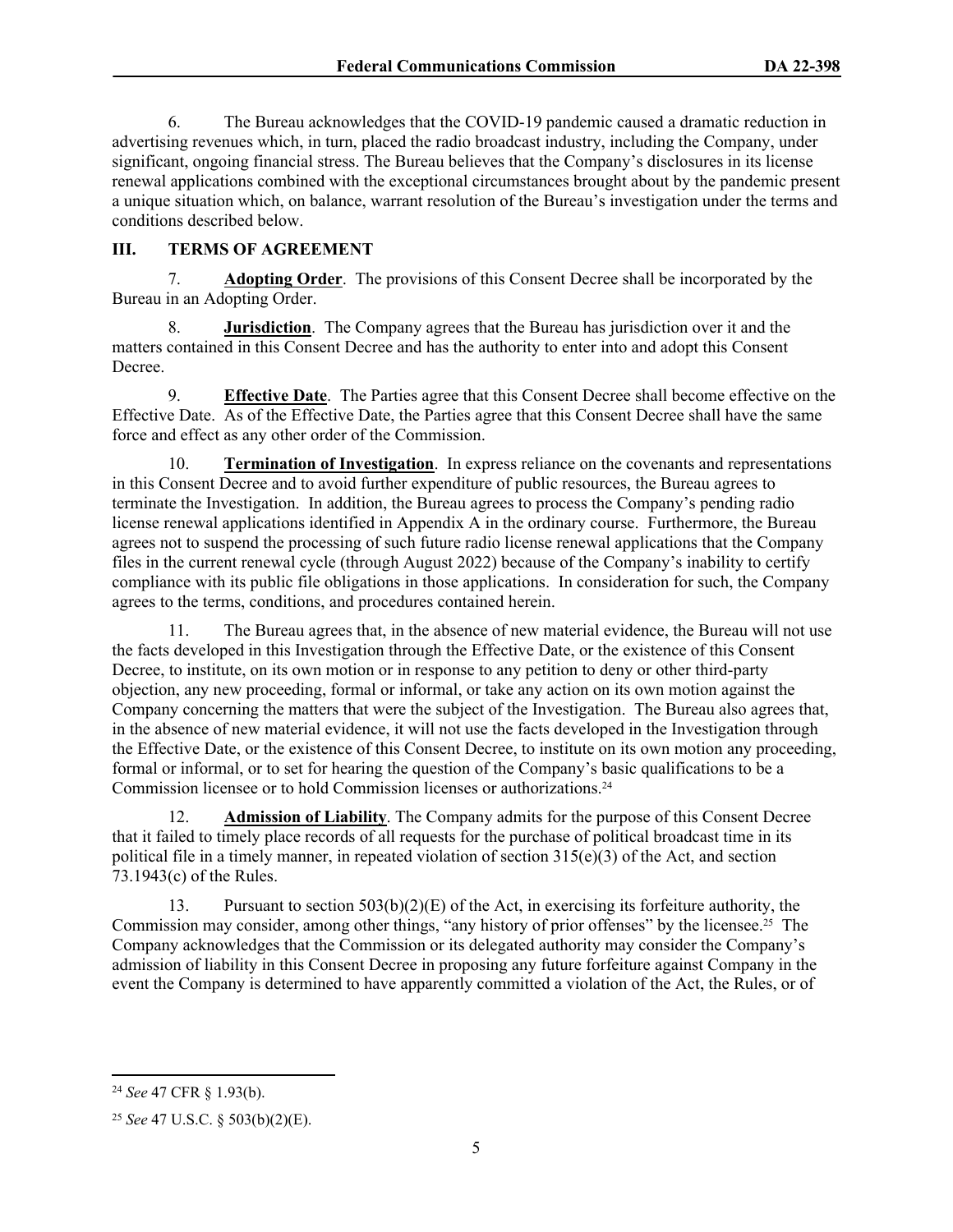any orders of the Commission after the Effective Date, whether related to political programming and record keeping or otherwise.

14. **Compliance Officer**. Within 30 calendar days after the Effective Date, the Company shall designate a senior manager to serve as a Compliance Officer and to discharge the duties set forth below. The Compliance Officer shall report directly to the Company's Chief Executive Officer (or equivalent senior officer/owner) on a regular basis, and shall be responsible for developing, implementing, and administering the Compliance Plan and ensuring that the Company complies with the terms and conditions of the Compliance Plan and this Consent Decree. The Compliance Officer shall have specific knowledge of the Political Record-Keeping Statute and Rule prior to assuming his/her duties. The Bureau acknowledges that the Compliance Officer, Chief Executive Officer, and/or owner may be the same individual.

15. **Compliance Plan**. For purposes of settling the matters set forth herein, the Company agrees that it shall, within 30 calendar days after the Effective Date, develop and implement a Compliance Plan designed to ensure future compliance with the Political Record-keeping Statute and Rule, and with the terms and conditions of this Consent Decree. The Compliance Plan, with the exception of the Compliance Report described below in paragraph 15(c), shall apply to all radio stations owned by the Company. The Compliance Plan shall contain, at a minimum, the following elements:

- (a) **Compliance Manual.** The Compliance Plan shall include a Compliance Manual that is distributed to all Covered Employees. The Company may adopt a Compliance Manual that it has prepared or one that has been prepared by an outside source, such as a trade association (e.g., the National Association of Broadcasters), another licensee, or a law firm. The Compliance Manual shall:
	- i. thoroughly explain the requirements embodied in the Political Record-keeping Statute and Rule;
	- ii. contain Operating Procedures that Covered Employees must follow to help ensure the Company's compliance with the Political Record-keeping Statute and Rule. The Operating Procedures shall include internal procedures and policies specifically designed to ensure that the Company's stations upload all required information to their online political files in a timely manner and otherwise maintain full, complete, and up to date information therein. The Operating Procedures shall also include a compliance checklist that describes the steps that a Covered Employee must follow to ensure compliance with the Political Record-keeping Statute and Rule; and
	- iii. be periodically reviewed and revised as necessary to ensure that the information set forth therein remains current, complete, accurate, and effective.
- (b) **Compliance Training Program.** If the Company has Covered Employees, the Compliance Plan shall include a Compliance Training Program to provide periodic training to those Covered Employees on complying with the Political Record-keeping Statute and Rule. As part of the compliance training program, Covered Employees shall be advised of the Company's obligation to report any noncompliance with the Political Record-keeping Statute and Rule and shall be instructed on how to disclose noncompliance to the Compliance Officer. All Covered Employees shall receive initial training under the compliance training program within 30 calendar days after the Effective Date, except that any person who becomes a Covered Employee at any time after such initial training is provided shall receive training under the compliance training program within 30 calendar days after the date he or she becomes a Covered Employee. The Company shall provide training under the compliance training plan on at least an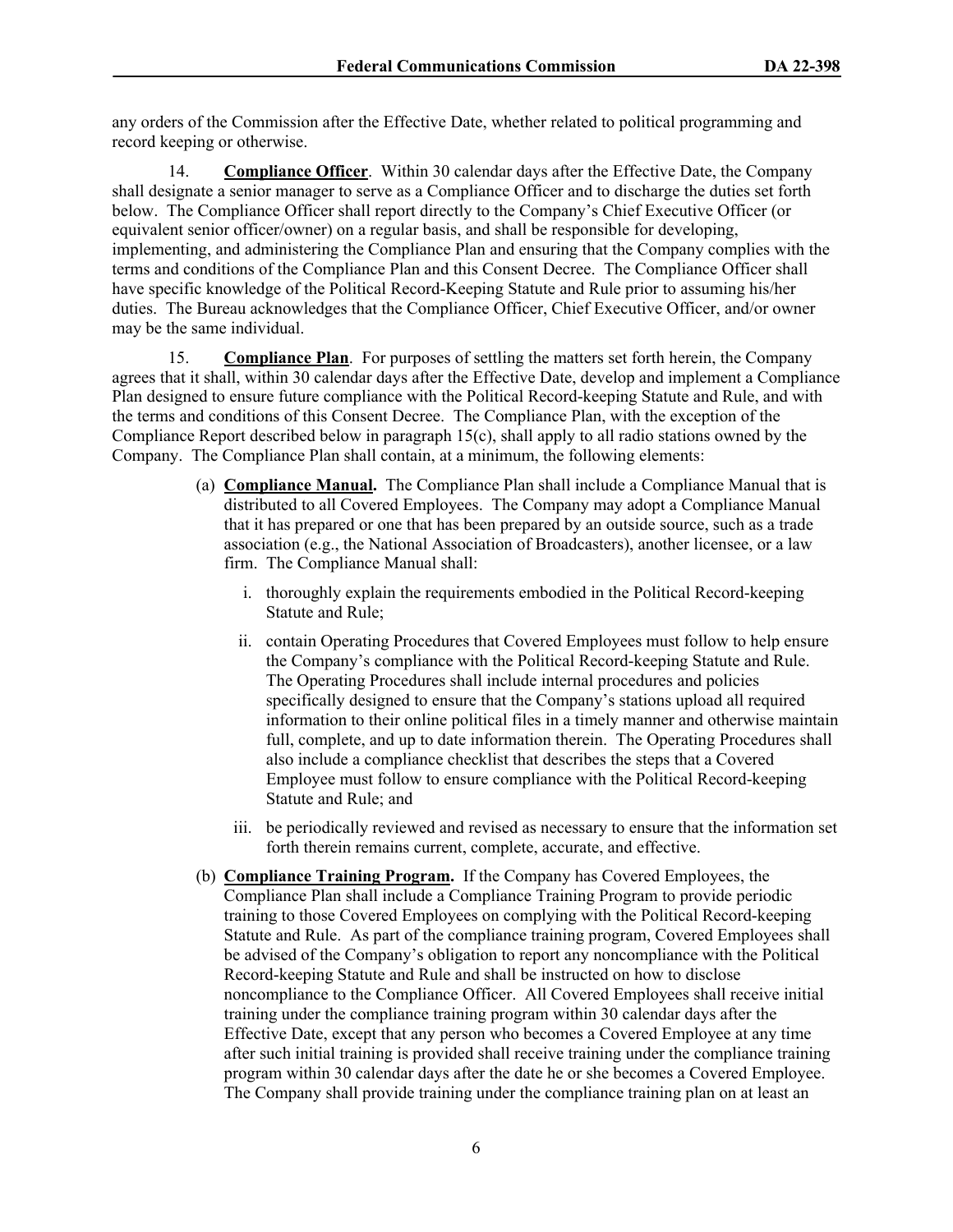annual basis, and it shall periodically review and revise the compliance training program as necessary to ensure that it remains current, complete, and effective.

- (c) **Compliance Report**. The Company shall submit one compliance report in the form of a spreadsheet to the Bureau for each station listed in Appendix A. The compliance report is intended to provide data about requests that the station received for the purchase of broadcast time by, or on behalf of, legally qualified candidates for public office or which communicate a message relating to any political matter of national importance.26 The compliance report shall: (1) provide data about such requests that the station received for ads broadcast during the three month period preceding the general election on November 8, 2022, and (2) be submitted to the Bureau no later than December 9, 2022. The Bureau may, within its sole discretion, require the Company to submit more frequent or additional compliance reports in accordance with the terms of paragraph 17 below.
	- i. The compliance report shall include a certification by the Compliance Officer stating that the Compliance Officer has personal knowledge that the Company: (i) has established and implemented the Compliance Plan; (ii) has utilized the operating procedures since the implementation of the Compliance Plan; and (iii) is not aware of any instances of noncompliance with the terms and conditions of this Consent Decree.
	- ii. The Compliance Officer's certification shall be accompanied by a statement explaining the basis for such certification and must comply with section 1.16 of the Rules, $^{27}$  and be subscribed to as true under penalty of perjury in substantially the form set forth therein.
	- iii. If the Compliance Officer is unable to provide the requisite certification, the Compliance Officer shall provide the Bureau with a report detailing the noncompliance, as described below.
	- iv. The Company's Chief Executive Officer (or equivalent senior officer/owner) shall also certify that he or she has reviewed the compliance report and that, based on his or her knowledge, the compliance report does not contain any untrue statement of a material fact, does not omit to state a material fact necessary to make the statements made therein, and is not misleading with respect to the period covered by the compliance report.
	- v. The compliance report shall be submitted to the Political Programming staff: Robert Baker, Assistant Chief, Policy Division, Media Bureau, Federal Communications Commission, at [Robert.Baker@fcc.gov](mailto:Robert.Baker@fcc.gov); Gary Schonman, Special Counsel, Policy Division, Media Bureau, Federal Communications Commission, at [Gary.Schonman@fcc.gov;](mailto:Gary.Schonman@fcc.gov) and Sima Nilsson, Attorney-Advisor, Policy Division Media Bureau, Federal Communications Commission, at [Sima.Nilsson@fcc.gov.](file://fccnet/data/Bureaus-Offices/MB/Policy/MB/Policy/POLITICAL%20PROGRAMMING/COMPLAINTS%20AND%20PETITIONS%20FOR%20RULEMAKING%20&%20DECLARATORY%20RULINGS/POLITICAL%20FILES%20-%20GROUP%20OWNERS/Consent%20Decrees/Entercom/Sima.Nilsson@fcc.gov.)

16. **Reporting Noncompliance**. The Company shall, for each radio station it owns, report any instance of noncompliance with the Political Record-keeping Statute and Rule, and any instance of noncompliance with any applicable terms and conditions of this Consent Decree within 10 calendar days after discovery of such noncompliance. Such reports shall include a detailed explanation of: (i) each such instance of noncompliance; (ii) the steps that the Company has taken or will take to remedy such noncompliance, including the schedule on which such actions will be taken; and (iii) the steps that the Company has taken or will take to prevent the recurrence of any such noncompliance, including the schedule on which such preventative action will be taken. All reports of noncompliance shall be

<sup>26</sup> See 47 U.S.C. § 315(e).

<sup>27</sup> 47 CFR § 1.16.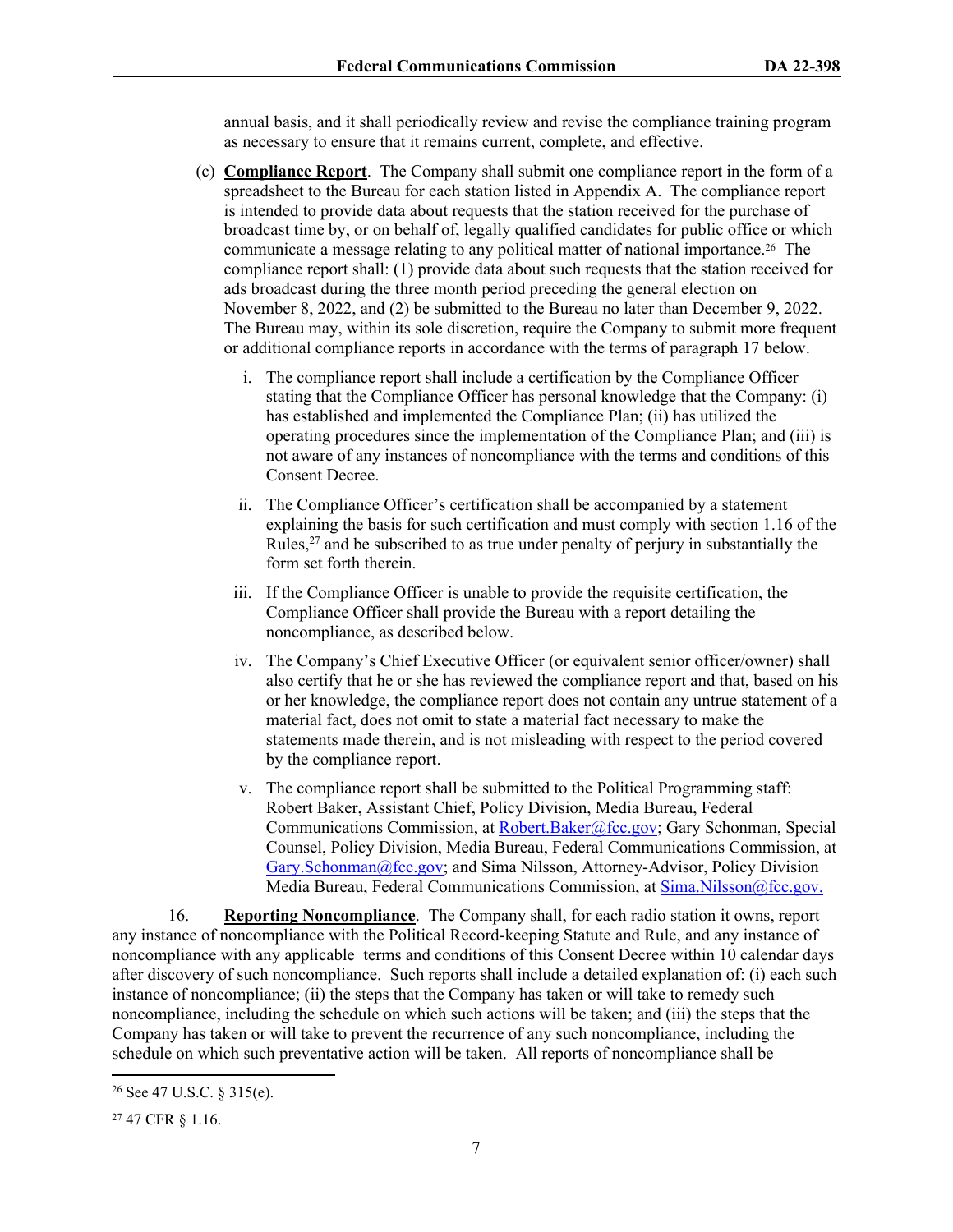submitted to the Political Programming staff: Robert Baker, Media Bureau, Federal Communications Commission, at [Robert.Baker@fcc.gov;](mailto:Robert.Baker@fcc.gov) Gary Schonman, Media Bureau, Federal Communications Commission, at [Gary.Schonman@fcc.gov;](mailto:Gary.Schonman@fcc.gov) and Sima Nilsson, Media Bureau, Federal Communications Commission, at [Sima.Nilsson@fcc.gov.](file://fccnet/data/Bureaus-Offices/MB/Policy/MB/Policy/POLITICAL%20PROGRAMMING/COMPLAINTS%20AND%20PETITIONS%20FOR%20RULEMAKING%20&%20DECLARATORY%20RULINGS/POLITICAL%20FILES%20-%20GROUP%20OWNERS/Consent%20Decrees/Entercom/Sima.Nilsson@fcc.gov.)

17. **Termination Date**. The obligations to which the Company is subject pursuant to this Consent Decree shall terminate 60 days after the filing of the compliance report referenced above, *provided* the Bureau is satisfied that the Company has demonstrated substantial compliance with its political file obligations. If the Bureau is not satisfied that the Company has demonstrated substantial compliance with its political file obligations, the Bureau may, within its the sole discretion and authority, extend the termination date of this Consent Decree for up to an additional 24 months.

18. The Company acknowledges that the Bureau retains the discretion and authority to propose sanctions against the Company, including the issuance of notices of apparent liability for forfeitures, for any apparent willful and/or repeated violation by the Company of the Political Recordkeeping Statute and Rule that occurs during the term of this Consent Decree.

19. **Waivers**. As of the Effective Date, the Company waives any and all rights it may have to seek administrative or judicial reconsideration, review, appeal, or stay, or to otherwise challenge or contest the validity of this Consent Decree and the Adopting Order. The Company shall retain the right to challenge Commission interpretation of the Consent Decree or any terms contained herein. If either Party (or the United States on behalf of the Commission) brings a judicial action to enforce the terms of the Consent Decree or Adopting Order, neither the Company nor the Commission shall contest the validity of the Consent Decree or the Adopting Order, and the Company shall waive any statutory right to a trial *de novo*. The Company hereby agrees to waive any claims it may have under the Equal Access to Justice Act<sup>28</sup> relating to the matters addressed in this Consent Decree.

20. **Severability**. The Parties agree that if any of the provisions of the Consent Decree shall be held unenforceable by any court of competent jurisdiction, such unenforceability shall not render unenforceable the entire Consent Decree, but rather the entire Consent Decree shall be construed as if not containing the particular unenforceable provision or provisions, and the rights and obligations of the Parties shall be construed and enforced accordingly.

21. **Invalidity**. In the event that this Consent Decree in its entirety is rendered invalid by any court of competent jurisdiction, it shall become null and void and may not be used in any manner in any legal proceeding.

22. **Subsequent Rule or Order**. The Parties agree that if any provision of this Consent Decree conflicts with any subsequent Rule or Order adopted by the Commission (except an order

<sup>28</sup> *See* 5 U.S.C. § 504; 47 CFR §§ 1.1501-1.1530.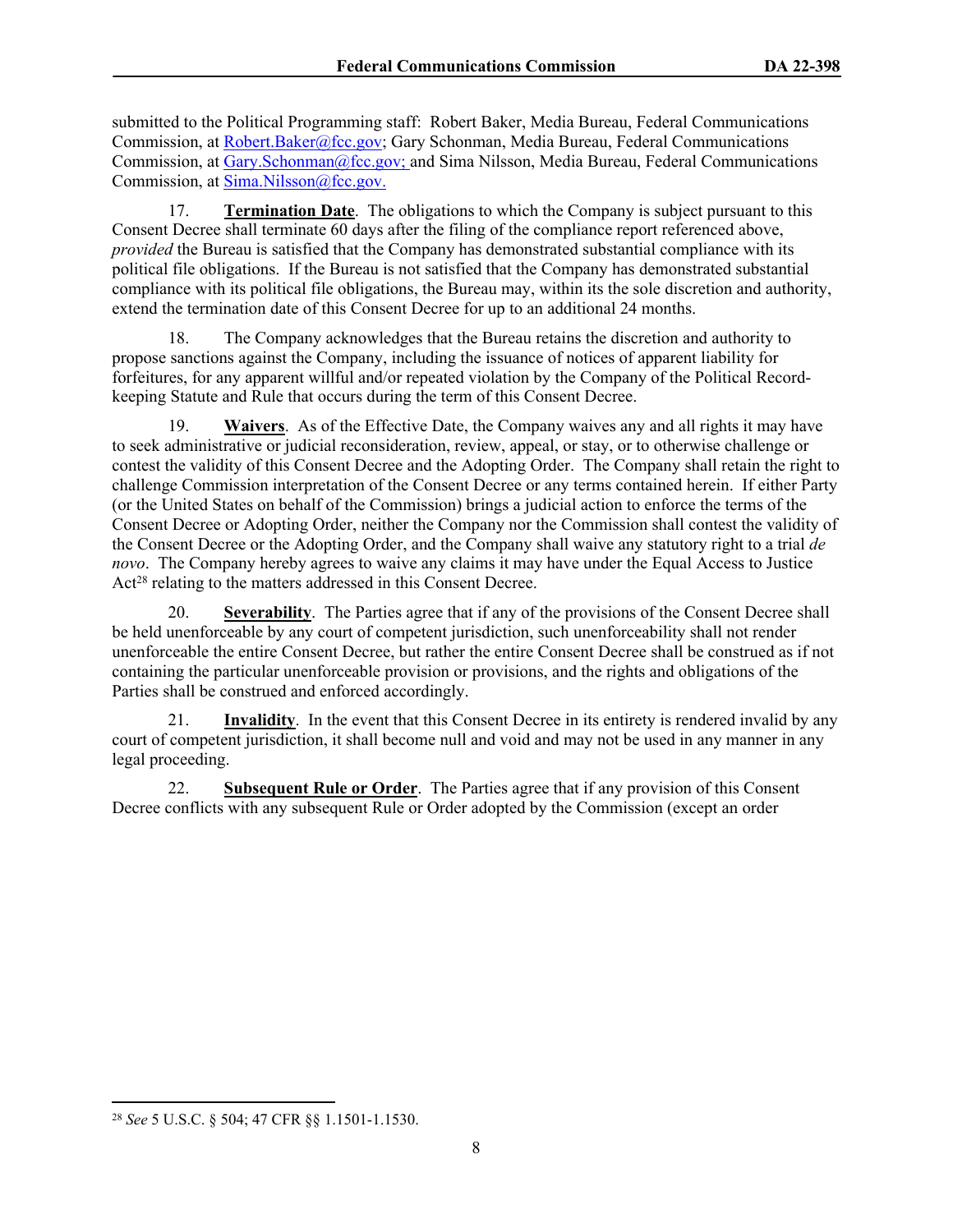specifically intended to revise the terms of this Consent Decree to which the Company does not expressly consent) that provision will be superseded by such Rule or Order.

23. **Successors and Assigns**.The Company agrees that the provisions of this Consent Decree shall be binding on its successors, assigns, and transferees.

24. **Final Settlement**. The Parties agree and acknowledge that this Consent Decree shall constitute a final settlement between the Parties with respect to the Investigation.

25. **Modifications**. This Consent Decree cannot be modified without the advance written consent of both Parties.

26. **Paragraph Headings**. The headings of the paragraphs in this Consent Decree are inserted for convenience only and are not intended to affect the meaning or interpretation of this Consent Decree.

27. **Authorized Representative**. Each Party represents and warrants to the other that it has full power and authority to enter into this Consent Decree. Each person signing this Consent Decree on behalf of a Party hereby represents that he or she is fully authorized by the Party to execute this Consent Decree and to bind the Party to its terms and conditions.

28. **Counterparts**. This Consent Decree may be signed in counterpart (including electronically or by facsimile). Each counterpart, when executed and delivered, shall be an original, and all of the counterparts together shall constitute one and the same fully executed instrument.

Holly Saurer Chief, Media Bureau

 $\mathcal{L}_\text{max}$ 

Date

 $\mathcal{L}_\text{max}$  and  $\mathcal{L}_\text{max}$  and  $\mathcal{L}_\text{max}$  and  $\mathcal{L}_\text{max}$ KWRL, LLC

Date